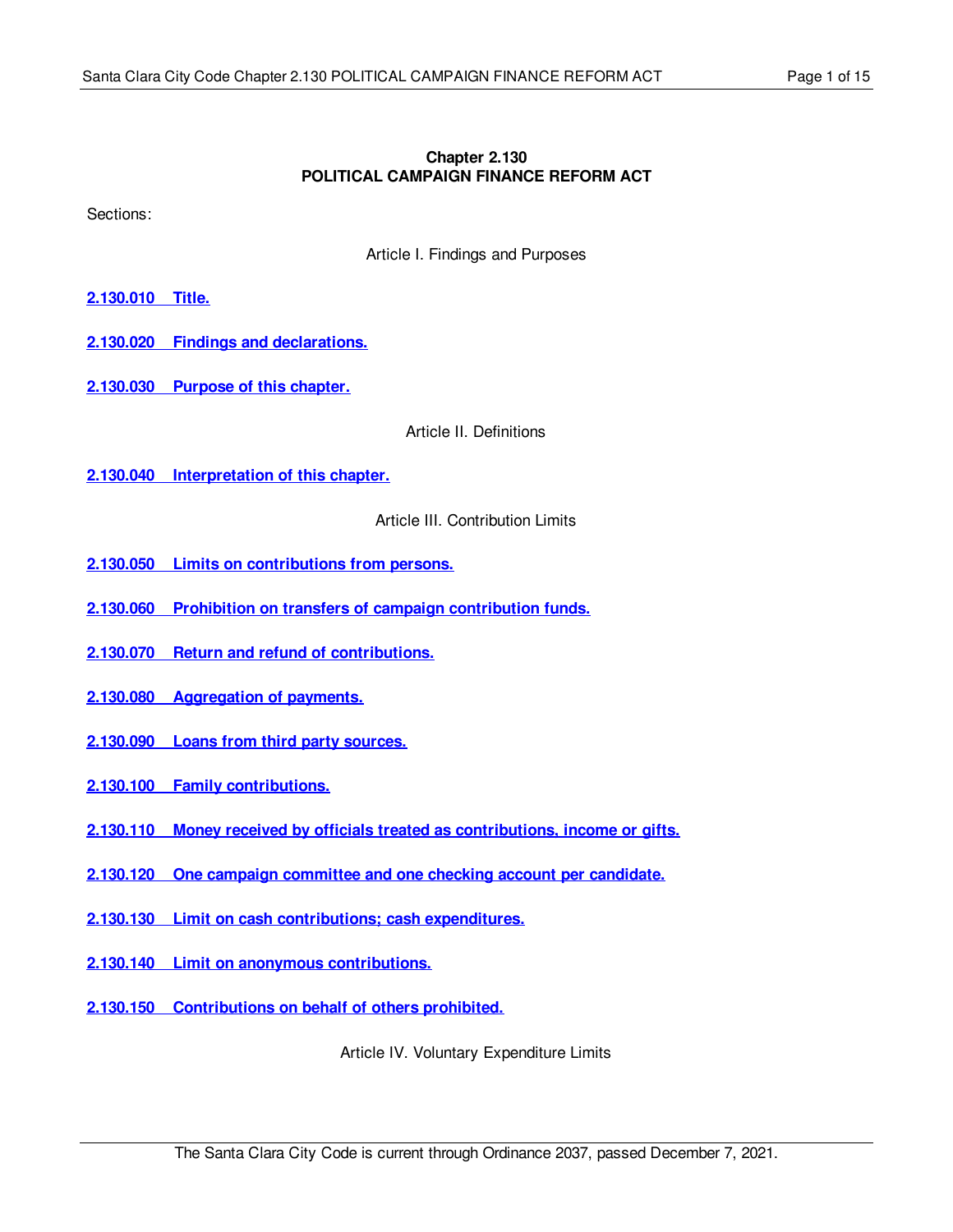**2.130.160 Candidate acceptance or rejection of [expenditure](#page-8-2) limits.**

**2.130.170 [Extinguishment](#page-9-0) of expenditure limit.**

Article V. Surplus Campaign Funds

**2.130.180 Use of surplus [campaign](#page-9-1) funds.**

Article VI. Enforcement

- **2.130.190 [Penalties](#page-10-0) for violation of this chapter.**
- **[2.130.200](#page-10-1) Civil actions.**
- **2.130.210 [Injunctive](#page-11-0) relief.**
- **2.130.220 Cost of [litigation.](#page-11-1)**
- **2.130.230 [Disqualification.](#page-11-2)**
- **[2.130.240](#page-11-3) Effect of violation on outcome of election.**
- **[2.130.250](#page-12-0) Right to cure violation.**

Article VII. Additional Disclosure Requirements

- **2.130.260 Additional [pre-election](#page-12-1) campaign statement.**
- **2.130.270 Disclosure of occupation and employer of [contributor.](#page-12-2)**
- **2.130.280 [Submission](#page-12-3) of campaign disclosure statements.**

Article VIII. Agency Responsibility

**[2.130.290](#page-12-4) Duties of the local filing officer.**

Article IX. Miscellaneous Provisions

**2.130.300 [Applicability](#page-12-5) of other laws.**

**2.130.310 [Severability.](#page-13-0)**

Article X. Dark Money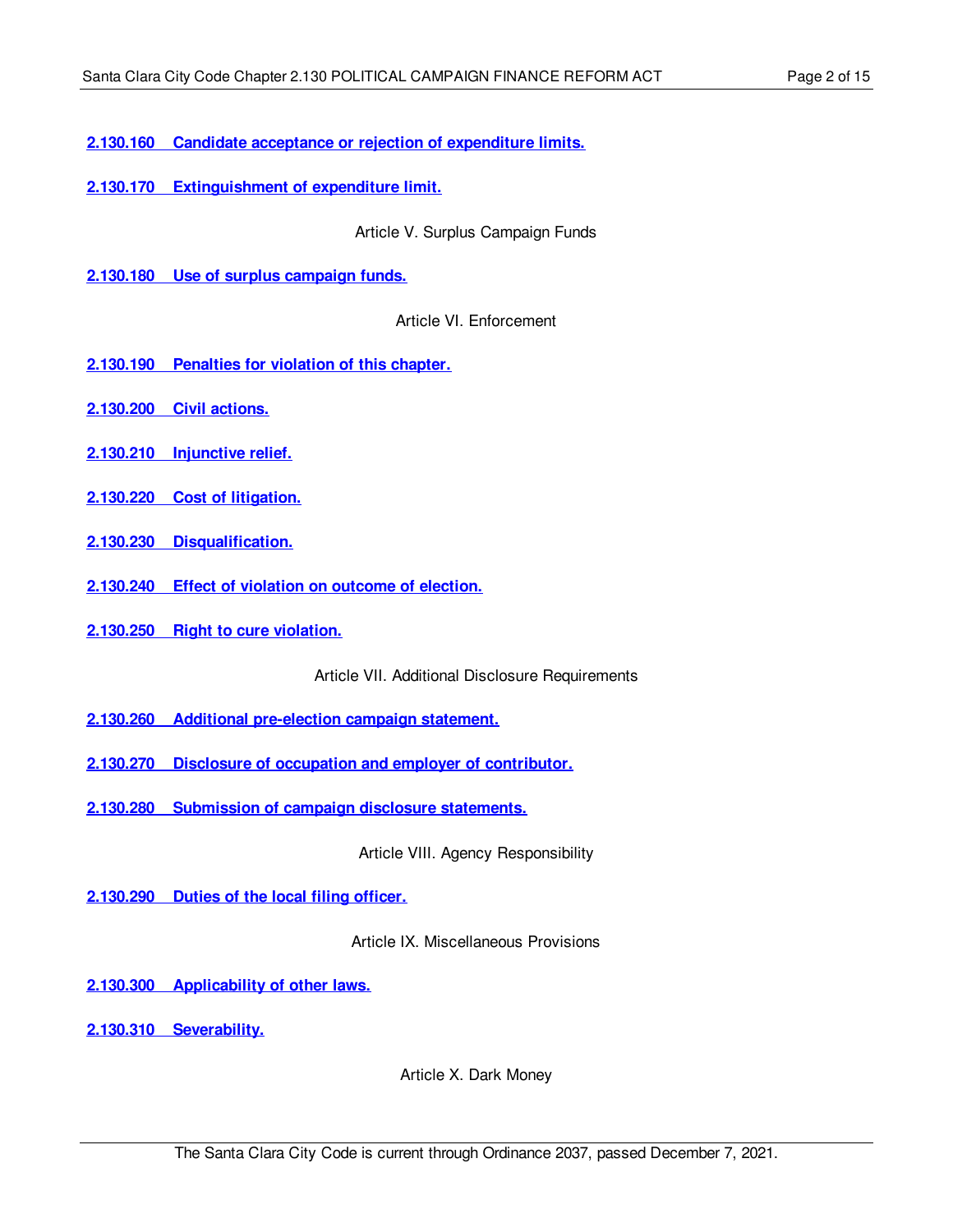**[2.130.320](#page-13-1) Purpose.**

- **2.130.330 [Interpretation](#page-13-2) and regulation.**
- **2.130.340 Mandatory [disclosure.](#page-13-3)**
- **2.130.350 [Presumptions.](#page-13-4)**
- **2.130.360 [Enforcement.](#page-13-5)**

#### **Article I. Findings and Purposes**

## <span id="page-2-0"></span>**2.130.010 Title.**

In 1974, the voters of California approved a far-reaching initiative measure commonly known as Proposition 9. The provisions of Proposition 9 were codified into the California Government Code as Title 9 (entitled "Political Reform" – § 81000 et seq.). This enactment is commonly referred to as the "Political Reform Act of 1974," hereinafter the "Political Reform Act." Among other things, the Political Reform Act subjected all public officials to rigorous conflicts of interest provisions and imposed explicit regulation and accountability for political campaign contributions and expenditures on elected officials.

This chapter shall be known as the "City of Santa Clara Political Campaign Finance Reform Act" ("Act"). It is intended to supplement the provisions of the Political Reform Act, as it is amended from time to time. In some instances, the Act is intended to be a convenient, single source reminder of the applicable State law. In other instances, the provisions of the Act are expressly intended to be more restrictive than the Political Reform Act. (Ord. 1745 § 2, 1-11-00; Ord. 1924 § 1, 4-22-14).

# <span id="page-2-1"></span>**2.130.020 Findings and declarations.**

In enacting this chapter, the following findings and declarations are adopted:

(a) Monetary contributions to political campaigns are a legitimate form of participation in the American political process, but large contributions may have an undue influence on candidates or create the appearance of an undue influence in the political process.

(b) The rapidly increasing costs of political campaigns have forced many candidates to raise larger and larger percentages of money from individuals and interest groups with a specific financial stake in matters before the City Council. This has caused a public perception that votes are being improperly influenced by monetary contributions to candidates. This perception is undermining the credibility and integrity of the governmental process.

(c) High campaign costs are forcing officeholders to spend more time on fundraising and less time on the public's business. The periodic pressure to raise contributions distracts officeholders from urgent governmental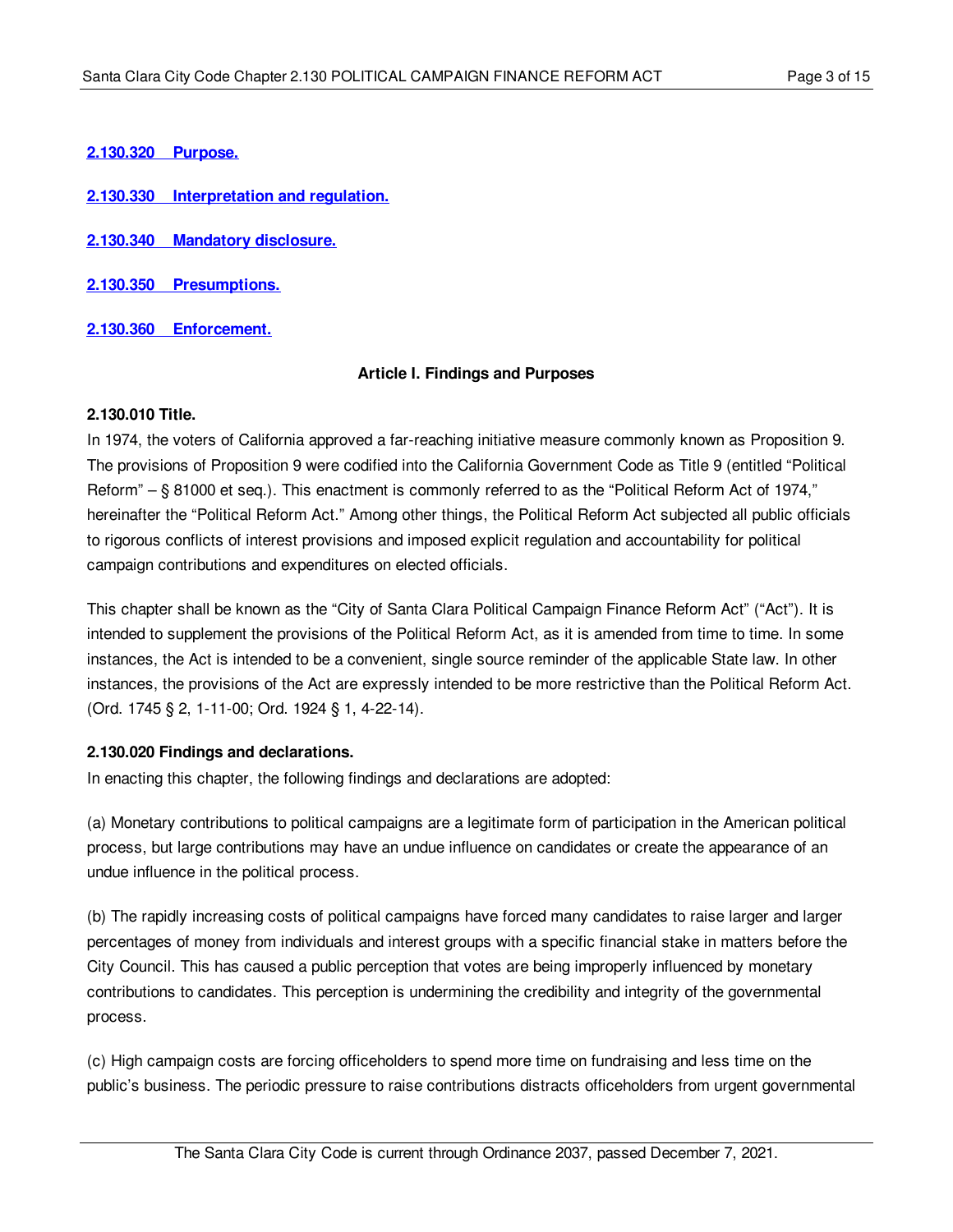matters.

(d) The integrity of the governmental process, the competitiveness of campaigns and public confidence in local officials are all diminishing.

(e) Campaign contributions and campaign expenditures in municipal election campaigns should be fully and truthfully disclosed in order that the voters may be fully informed about a candidate's sources of campaign contributions.

(f) Specific Findings Regarding Two Tiered Contribution Limits. The contribution limits set forth in SCCC [2.130.050](#page-4-1) herein are based on the following specific findings:

(1) Individual contributions in excess of five hundred dollars (\$500.00) may result in the reasonable perception by the public of the appearance of undue influence on successful candidates by larger contributors. Limiting contributions below this level for candidates accepting the voluntary expenditure limits of this chapter will bolster the public's trust in the local electoral process.

(2) Limiting contributions to two hundred fifty dollars (\$250.00) for candidates who do not accept voluntary campaign limits represents a reasonable incentive for candidates to accept voluntary expenditure limits without reducing any candidate's ability to effectively campaign or to reasonably raise adequate campaign funds.

(3) The difference between the alternative contribution limits is not calculated to deny any candidate the option of not accepting expenditure limits. Rather, it is intended to reflect a meaningful distinction to be appreciated by both candidates and the public encouraging fair elections free from the perceived negative effects of excessive campaign spending. (Ord. 1745 § 2, 1-11-00; Ord. 1924 § 1, 4-22-14).

# <span id="page-3-0"></span>**2.130.030 Purpose of this chapter.**

This chapter is to be liberally construed to effectuate the following purposes:

(a) Ensure that individuals and interest groups in the city have a fair opportunity to participate in the municipal elective and governmental processes.

(b) Reduce the influence of large contributors with a specific financial stake in matters before the City Council, thus countering the perception that decisions are influenced more by the size of contributions than the best interests of the people of the City.

(c) Encourage candidates to limit their overall expenditures in campaigns, thereby reducing the pressure on candidates to raise large campaign war chests for defensive purposes, beyond the amount necessary to communicate reasonably with voters.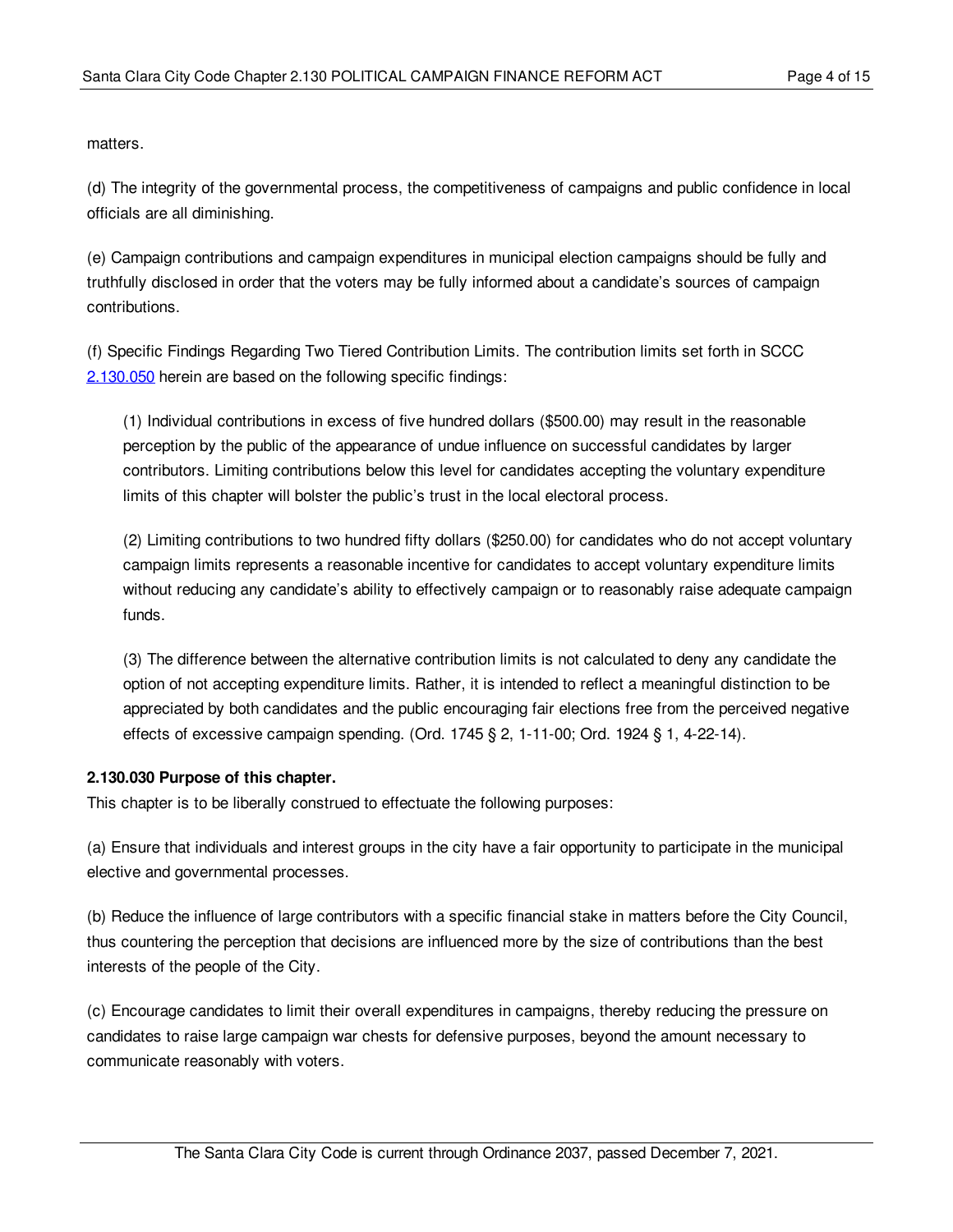(d) Increase the value of smaller contributions to candidates.

(e) Reduce the fund raising advantage of incumbents and thus encourage competition for elective office.

(f) Allow candidates and officeholders to spend a lesser portion of their time on fund raising and a greater portion of their time dealing with issues of importance to their constituents.

(g) Improve the disclosure of contribution sources in reasonable and effective ways.

(h) Help restore public trust in governmental and electoral institutions. (Ord. 1745 § 2, 1-11-00; Ord. 1924 § 1, 4- 22-14).

## **Article II. Definitions**

## <span id="page-4-0"></span>**2.130.040 Interpretation of this chapter.**

Unless a term is specifically defined in this chapter, or the contrary is stated (or clearly appears from the context), the definitions set forth in Chapter 2 ("Definitions" – § 82000 et seq. of the Government Code) of the State Political Reform Act shall govern the interpretation of the provisions of this chapter.

(a) "Election cycle" means that period commencing on May 1st of a general election year and concluding on December 31st of that same year. If a special election is conducted, the election cycle shall commence on the first day of the month at least six months before the election and shall conclude on the last day of the month following the election (i.e., assume a March date is used for a City special election for an elective office; September 1st (the first day of the month at least six months before the election date) would be the first day of the election cycle and April 30th (the last day of the month following the election) would be the last day of the election cycle).

(b) "Campaign literature" means any communication which meets the following criteria: (1) it is distributed during the campaign cycle, (2) it identifies the candidate (even if the fact of candidacy is not mentioned in the communication, it is deemed that there is a valuable benefit to the candidate gained by the name recognition generated through the distribution of a communication during a campaign cycle), and (3) the candidate (and/or the candidate's campaign committee) has paid for at least fifteen percent (15%) of the cost of preparation and/or distribution inclusion of the communication. The candidate's cost for the campaign literature shall be identified and accounted for as a campaign expense.

(c) The term "office" means the offices of Mayor, City Council, Chief of Police and City Clerk. (Ord. 1745 § 2, 1- 11-00; Ord. 1788 §§ 2, 3, 2004; Ord. 1835 § 1, 4-15-08; Ord. 1924 § 1, 4-22-14).

#### **Article III. Contribution Limits**

#### <span id="page-4-1"></span>**2.130.050 Limits on contributions from persons.**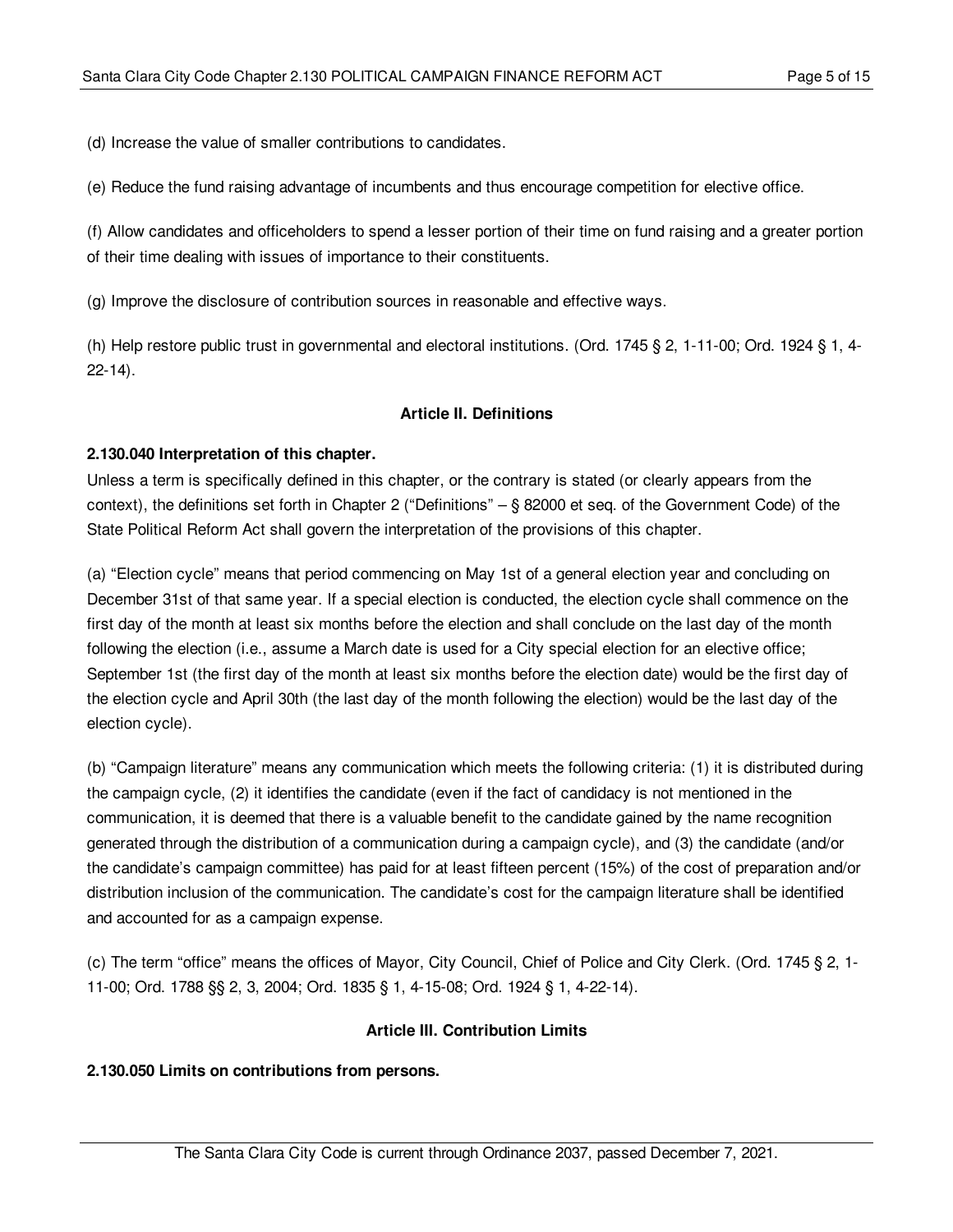(a) No person shall make to any candidate for office or the controlled committee of such a candidate and no such candidate and the candidate's controlled committee shall accept from any such person a contribution or contributions totaling more than two hundred fifty dollars (\$250.00) during the election cycle for each election in which the candidate is on the ballot or is a write-in candidate. Acceptance of the voluntary expenditure limits contained in SCCC [2.130.160](#page-8-2) shall raise the contribution limit to five hundred dollars (\$500.00). Beginning in 2014, the contribution limits established in this section shall be adjusted on an annual basis by a percentage equal to the Consumer Price Index for All Urban Consumers for the San Francisco Bay Area (CPI). The adjustment to the contribution limits shall be by City Council resolution adopted at least six months prior to each election. The adjustment shall be rounded off to the nearest ten dollar (\$10.00) figure [downward (if four dollars ninety-nine cents

(\$4.99) or less) or upward (if five dollars (\$5.00) or more)].

(b) Nothing in this chapter shall prohibit a candidate from making unlimited contributions to his/her own campaign.

(c) No person shall make to any candidate for office or the controlled committee of such a candidate and no such candidate or candidate controlled committee may accept a contribution unless it is made or accepted during the election cycle.

(d) The last day a campaign contribution may be deposited shall be eleven (11) calendar days before the election date (i.e., a Tuesday, November 2nd election date would make Friday, October 22nd the last day to deposit a contribution) and the last day a payment for campaign expenses may be made shall be the last day of the month following the election month (i.e., a November election would require that all campaign expenses be paid by December 31st – the last day of the month following the election month).

(e) Nominal in-kind contributions not exceeding one hundred dollars (\$100.00) per source shall be allowed between the closing of the fundraising window and election day; provided, that the contribution meets all other requirements of this chapter.

(f) Committees formed to support or oppose a ballot measure shall be excepted from the limitations contained in this section. (Ord. 1745 § 2, 1-11-00; Ord. 1835 § 2, 4-15-08; Ord. 1924 § 1, 4-22-14).

# <span id="page-5-0"></span>**2.130.060 Prohibition on transfers of campaign contribution funds.**

No candidate controlled committee shall make any contribution to any other candidate running for office, his or her controlled committee or any committee supporting or opposing a candidate for office. (Ord. 1745 § 2, 1-11-00; Ord. 1924 § 1, 4-22-14).

# <span id="page-5-1"></span>**2.130.070 Return and refund of contributions.**

(a) If a contribution has been negotiated, deposited, utilized, or was not returned to the donor within fourteen (14)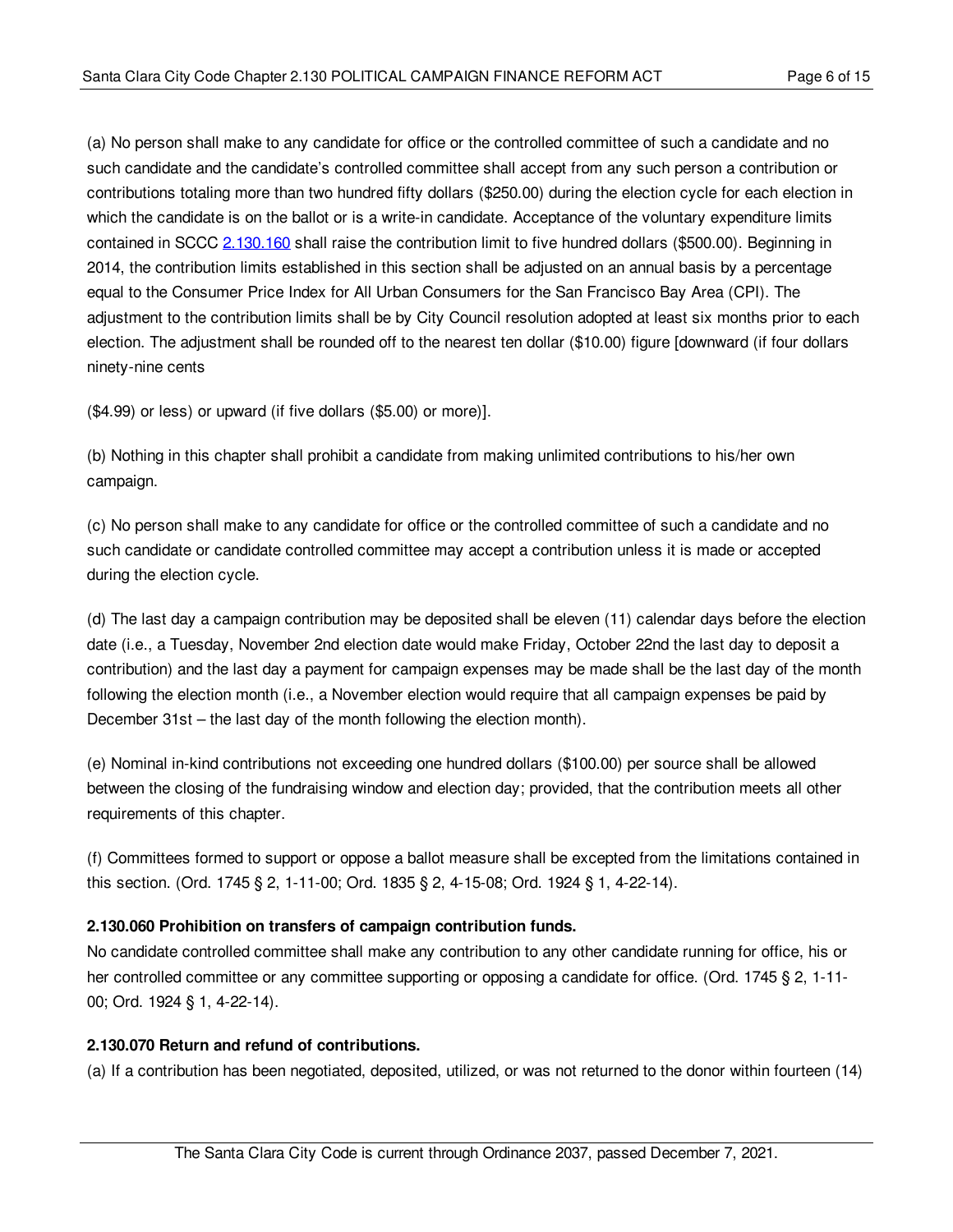calendar days of receipt it is considered received. Received contributions that are refunded to donors prior to the election are considered campaign expenditures and will count toward the voluntary expenditure limit. Received contributions refunded to donors after the election are considered surplus funds and will not count toward the voluntary expenditure limit.

(b) A contribution shall not be considered to be received if it is not negotiated, deposited or utilized, and if it is returned to the donor within fourteen (14) calendar days of receipt. In the case of a late contribution, as defined in the Political Reform Act, it shall not be deemed received if it is returned to the contributor within forty-eight (48) hours of receipt. (Ord. 1745 § 2, 1-11-00; Ord. 1924 § 1, 4-22-14; Ord. 1954 § 1, 5-17-16).

## <span id="page-6-0"></span>**2.130.080 Aggregation of payments.**

For purposes of the contributions limits in this article, the following shall apply:

(a) All payments made by a person, as broadly defined in the Political Reform Act, whose contributions or expenditures are financed, maintained or controlled by any other person shall be considered to be made by a single person, committee or small contributor political action committee.

(b) Two or more entities shall be treated as one person when any of the following circumstances apply:

- (1) The entities share the majority of members of their boards of directors.
- (2) The entities share two or more officers.
- (3) The entities are owned or controlled by the same majority shareholder or shareholders.
- (4) The entities are in a parent-subsidiary relationship.

(c) An individual and any general partnership in which the individual is a partner, or an individual and any corporation in which the individual owns a controlling interest, shall be treated as one person.

(d) No committee which supports or opposes a candidate for office shall have as officers individuals who serve as officers on any other committee which supports or opposes the same candidate. No such committee shall act in concert with, or solicit or make contributions on behalf of any other committee. This subsection shall not apply to treasurers of committees if these treasurers do not participate in or control in any way a decision on whether the candidate or candidates receive contributions. (Ord. 1745 § 2, 1-11-00; Ord. 1924 § 1, 4-22-14).

#### <span id="page-6-1"></span>**2.130.090 Loans from third party sources.**

(a) A loan shall be considered a contribution from the maker and the guarantor of the loan and shall be subject to the contribution limits (two hundred fifty dollars (\$250.00, as adjusted from time to time) or five hundred dollars (\$500.00, as adjusted from time to time) if the voluntary expenditure limit is accepted) of this chapter.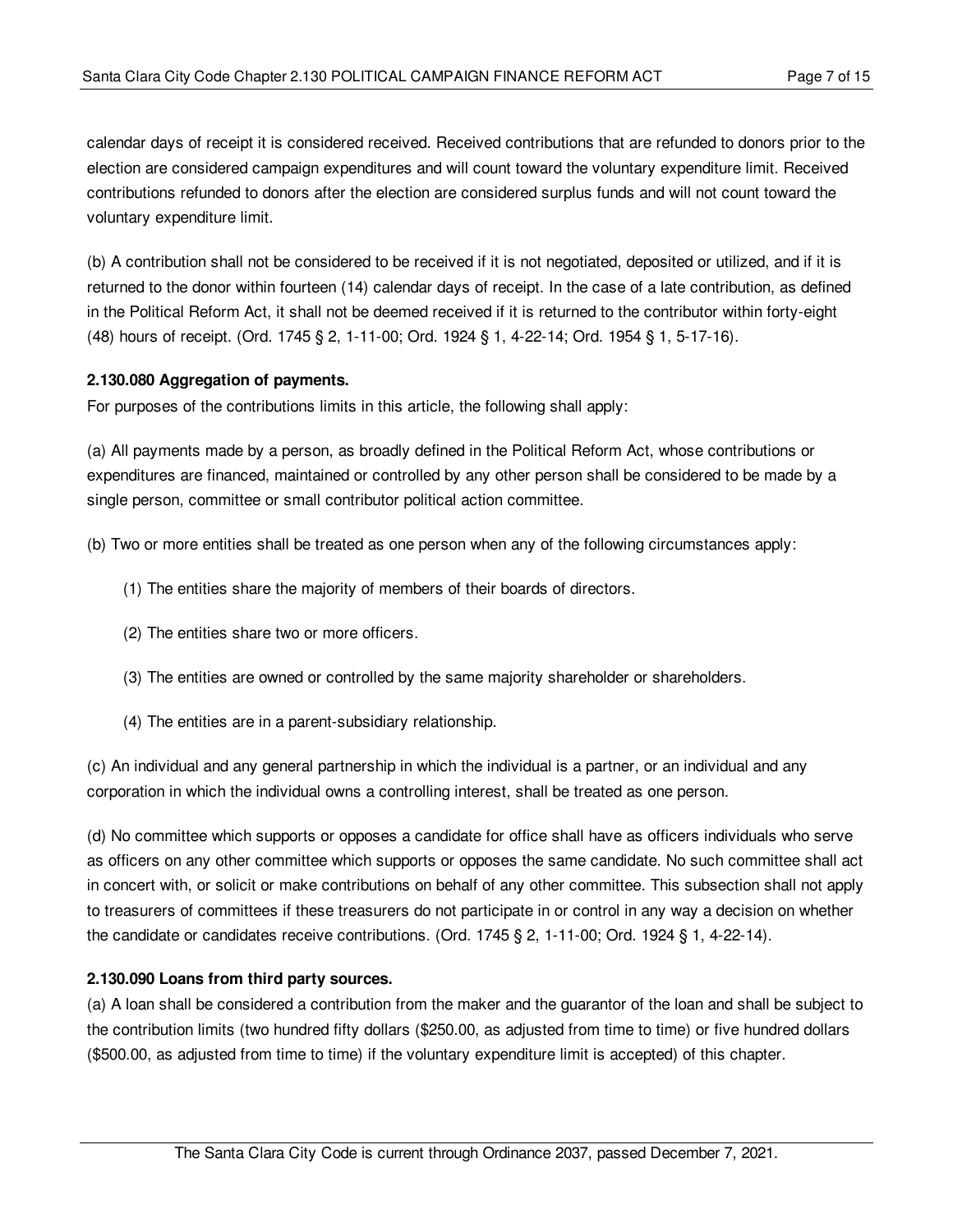(b) Every loan to a candidate or the candidate's controlled committee shall be by written agreement and shall be filed with the candidate's or committee's campaign statement on which the loan is first reported.

(c) The proceeds of a loan made to a candidate by a commercial lending institution in the regular course of business on the same terms available to members of the public and which is secured or guaranteed shall not be subject to the contribution limits of this chapter.

(d) Extensions of credit (other than commercial loans pursuant to subsection (c) of this section) for a period of more than thirty (30) calendar days are subject to the contribution limits of this chapter. (Ord. 1745 § 2, 1-11-00; Ord. 1924 § 1, 4-22-14).

## <span id="page-7-0"></span>**2.130.100 Family contributions.**

(a) Contributions by a husband and wife shall be treated as separate contributions and shall not be aggregated.

(b) Contributions by children under eighteen (18) years of age shall be treated as contributions by their parents and attributed proportionately to each parent (one-half to each parent or the total amount to a single custodial parent). (Ord. 1745 § 2, 1-11-00; Ord. 1924 § 1, 4-22-14).

#### <span id="page-7-1"></span>**2.130.110 Money received by officials treated as contributions, income or gifts.**

Any funds received by an elected official or candidate running in the city or any committee controlled by such an official or candidate shall be considered either a campaign contribution, income or a gift. All campaign contributions received by such persons shall be subject to the provisions of this chapter unless such campaign contributions are used exclusively for elections held outside the city. All income and gifts shall be subject to the conflict of interest provisions of the Political Reform Act. (Ord. 1745 § 2, 1-11-00; Ord. 1924 § 1, 4-22-14).

# <span id="page-7-2"></span>**2.130.120 One campaign committee and one checking account per candidate.**

A candidate shall have no more than one campaign committee and one checking account out of which all expenditures shall be made. This section shall not prohibit the establishment of savings or investment accounts, but no qualified campaign expenditures shall be made out of these accounts. (Ord. 1745 § 2, 1-11-00; Ord. 1924 § 1, 4-22-14).

#### <span id="page-7-3"></span>**2.130.130 Limit on cash contributions; cash expenditures.**

This section is a reminder of a portion of the provisions of Government Code § 84300 pertaining to cash:

(a) No contribution of one hundred dollars (\$100.00) or more shall be made or received in cash.

(b) No expenditure of one hundred dollars (\$100.00) or more shall be made or received in cash.

The remaining provisions of Government Code § 84300 shall remain in effect. (Ord. 1745 § 2, 1-11-00; Ord. 1924 § 1, 4-22-14).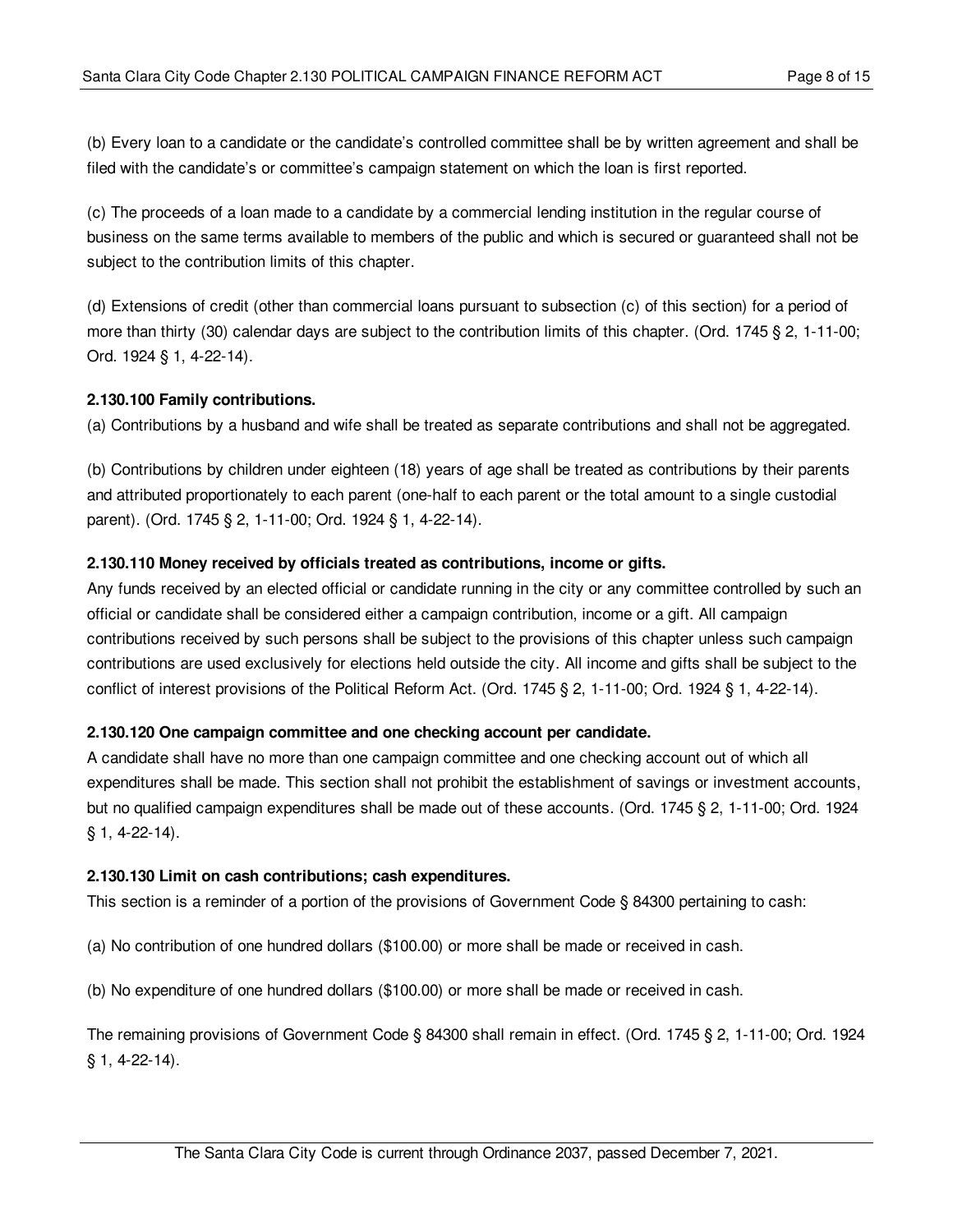## <span id="page-8-0"></span>**2.130.140 Limit on anonymous contributions.**

No person shall make an anonymous contribution(s) to a candidate or controlled committee totaling one hundred dollars (\$100.00) or more in any election cycle. An anonymous contribution of one hundred dollars (\$100.00) or more shall not be kept by the intended recipient, but shall instead be promptly paid to the City Clerk for deposit in the general fund of the City to be earmarked for the purpose of offsetting any costs incurred by the City in enforcing this chapter. (Ord. 1745 § 2, 1-11-00; Ord. 1924 § 1, 4-22-14).

# <span id="page-8-1"></span>**2.130.150 Contributions on behalf of others prohibited.**

No contribution shall be made, directly or indirectly, by any person in a name other than the name by which such person is legally identified. (Ord. 1745 § 2, 1-11-00; Ord. 1924 § 1, 4-22-14).

## **Article IV. Voluntary Expenditure Limits**

#### <span id="page-8-2"></span>**2.130.160 Candidate acceptance or rejection of expenditure limits.**

(a) Each candidate for City office shall file a "Declaration of Candidacy Statement" ("Declaration") which shall be in a form to be determined by the City Clerk before that candidate accepts any campaign contributions. At the time of filing his/her declaration, the candidate shall indicate on the Declaration his/her acceptance or rejection of the voluntary expenditure limit of twenty-five thousand dollars (\$25,000.00 – the base was established in February, 2000), which, beginning in 2014, shall be adjusted on an annual basis solely by a percentage equal to the San Francisco Bay Area All Urban Consumer Price Index (CPI). The adjustment to the voluntary expenditure limit shall be by City Council resolution adopted at least six months prior to each election. The adjustment shall be rounded off to the nearest hundred dollar (\$100.00) figure [downward (if forty-nine dollars ninety-nine cents (\$49.99) or less) or upward (if fifty dollars (\$50.00) or more)].

(b) For candidates accepting the voluntary expenditure limits, the following advantages apply:

(1) The candidate may accept a contribution of up to five hundred dollars (\$500.00, as adjusted from time to time) from each contributor.

(2) The City shall pay for one-half the cost of the candidate's statement of qualifications printed in the ballot pamphlet.

(3) The sample ballot shall contain a designation that the candidate was a participant in the voluntary expenditure limit program.

(4) The candidate's name shall be listed in a newspaper of general circulation indicating they have been a participant in the voluntary expenditure limit program.

(5) The candidate's participation in the voluntary expenditure limit program shall be disseminated for public information on the City's website, government access cable television channel, public libraries, public offices, etc.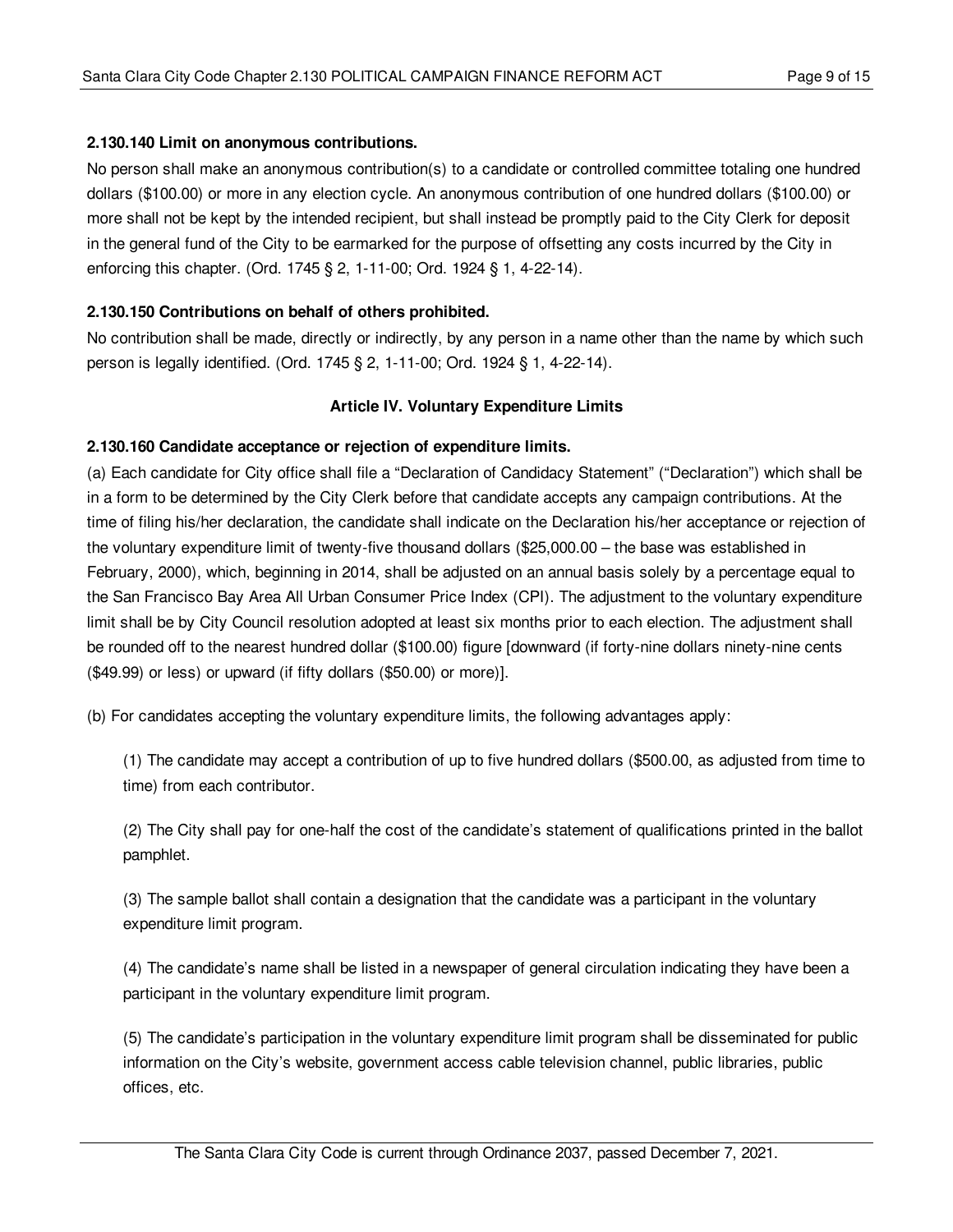(c) A candidate who agrees to accept the voluntary expenditure limit in this article may not change that decision, except where an opposing candidate files a statement of rejection of the voluntary expenditure limit, the candidate may rescind his/her acceptance of the voluntary expenditure limit within seventy-two (72) hours of the final date that nomination papers can be filed; provided, that the candidate will be limited from the date of his/her rescission to a maximum contribution limit of two hundred fifty dollars (\$250.00, as adjusted from time to time) per source.

(d) A candidate who agrees to accept the voluntary expenditure limit in this article shall not exceed the expenditure limit of twenty-five thousand dollars (\$25,000.00), as adjusted from time to time. The candidate shall immediately notify all opponents and the City Clerk by telephone and by confirmation in writing the day the expenditure limit is exceeded.

(e) The following shall not count toward the voluntary expenditure limit: (1) the cost of the candidate statement, whether paid by the candidate or the City; (2) contributions returned by the candidate in accordance with SCCC [2.130.070](#page-5-1)(b); and (3) filing fees required by State or local law. (Ord. 1745 § 2, 1-11-00; Ord. 1768 § 2, 5-7-02; Ord. 1788 § 4, 2004; Ord. 1835 §§ 3, 4, 4-15-08; Ord. 1924 § 1, 4-22-14; Ord. 1954 § 1, 5-17-16).

# <span id="page-9-0"></span>**2.130.170 Extinguishment of expenditure limit.**

If a candidate violates the campaign expenditure limit of this article, the expenditure limit shall no longer be applicable to the other candidates running for the same office. (Ord. 1745 § 2, 1-11-00; Ord. 1924 § 1, 4-22-14. Formerly 2.130.180).

# **Article V. Surplus Campaign Funds**

# <span id="page-9-1"></span>**2.130.180 Use of surplus campaign funds.**

(a) At the termination of the election cycle, all candidates (whether defeated or elected) shall be required to have a zero balance in their campaign fund account. Disbursement of all unused ("surplus") campaign funds is mandatory by the termination of the election cycle.

(b) With respect to loans a candidate makes to his/her own campaign, before the end of the election cycle, either (1) the loan must be repaid in full to the candidate, or (2) the outstanding loan balance must be forgiven ("written off") by the candidate.

(c) Surplus campaign funds may be expended (1) for a post-election event held no later than the end of the election cycle, and/or (with the explicit exclusion of payment for an elected officer's expenses unrelated to the election campaign) (2) for the purposes delineated in Government Code Sections 89519(b)(1) through (3) (entitled "Surplus campaign funds; disclosure; use").

(d) The City's campaign expenditure limitations do not apply to surplus campaign funds disbursed in compliance with the provisions of this section. (Ord. 1924 § 1, 4-22-14; Ord. 1954 § 1, 5-17-16).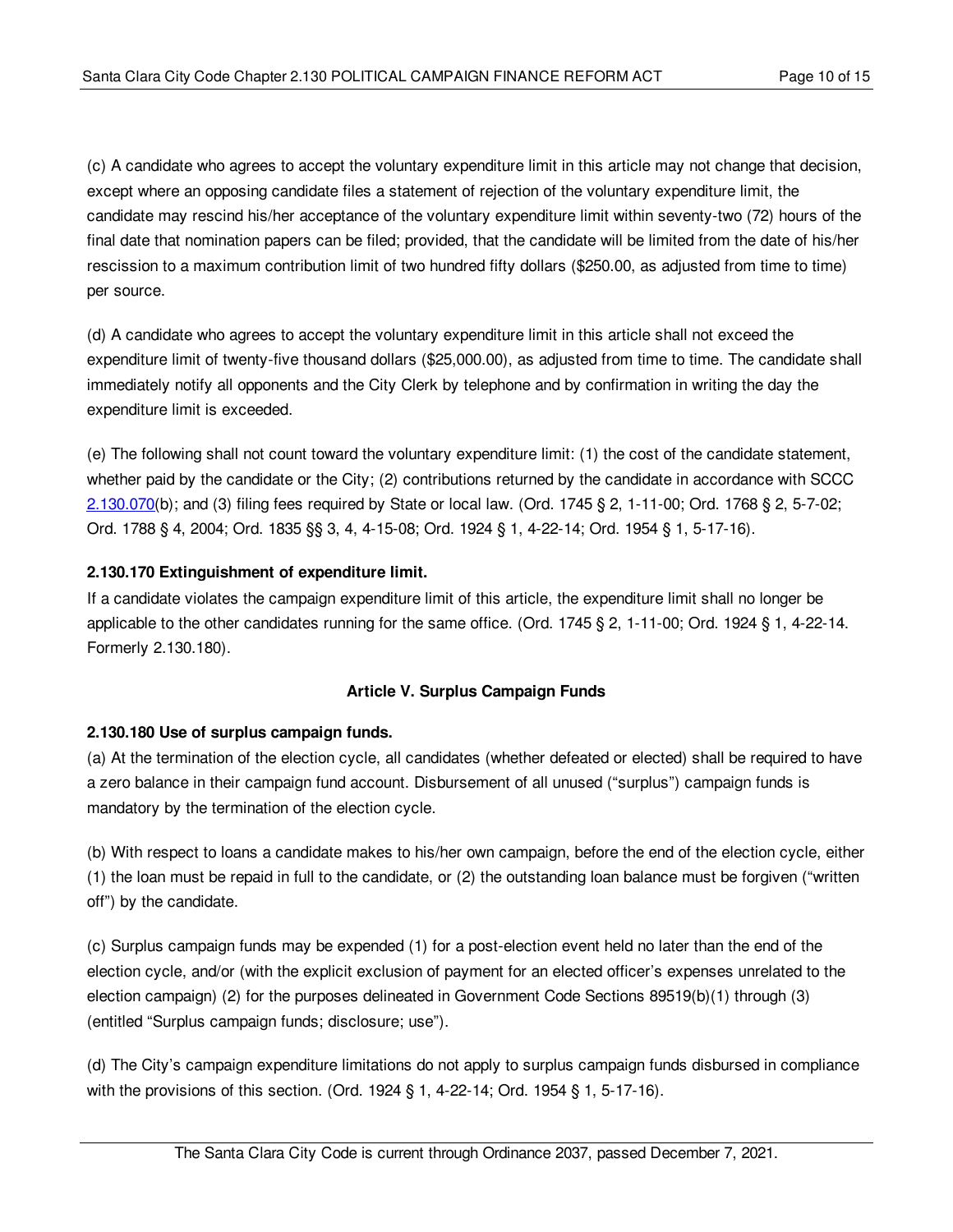### **Article VI. Enforcement**

#### <span id="page-10-0"></span>**2.130.190 Penalties for violation of this chapter.**

Pursuant to SCCC 1.05.070, the enforcement of violations of the provisions of this chapter may be prosecuted as an infraction or misdemeanor.

(a) Infraction/Misdemeanor. Any person who violates any of the provisions of this chapter shall be guilty of an infraction and/or misdemeanor.

(b) Prosecution. Every violation of this chapter shall be a misdemeanor; provided, however, that where the prosecutor has determined that such action would be in the best interest of justice, the prosecutor may specify in the accusatory pleading or citation, that the violation shall be prosecuted as an infraction.

(c) Penalty for Infraction. Each and every violation of this chapter which is deemed an infraction is punishable by a fine not exceeding two hundred fifty dollars (\$250.00).

(d) Penalty for Misdemeanor. Each and every violation of this chapter which is deemed a misdemeanor is punishable by a penalty of not more than one thousand dollars (\$1,000.00), or by imprisonment in the City or County jail for a period of not exceeding six months, or by both penalty and imprisonment. (Ord. 1924 § 1, 4-22- 14).

# <span id="page-10-1"></span>**2.130.200 Civil actions.**

(a) Any person who intentionally or negligently violates any provision of this chapter shall be liable in a civil action brought by a person residing within the city for an amount not more than three times the amount of the unlawful contribution or expenditure.

(b) If two or more persons are responsible for any violation, they shall be jointly and severally liable.

(c) In determining the amount of liability, the court may take into account the seriousness of the violation and the degree of culpability of the defendant. If a judgment is entered against the defendant or defendants in an action, the plaintiff shall receive fifty percent (50%) of the amount recovered. The remaining fifty percent (50%) shall be deposited into the general fund of the City. In an action brought by the District Attorney, the judgment shall be paid to the general fund of the County of Santa Clara.

(d) No civil action alleging a violation of any provision of this Act shall be filed more than two years after the date the violation occurred.

(e) The provisions of SCCC [2.130.240](#page-11-3), Effect of violation on outcome of election, shall apply. (Ord. 1745 § 2, 1- 11-00; Ord. 1924 § 1, 4-22-14. Formerly 2.130.190).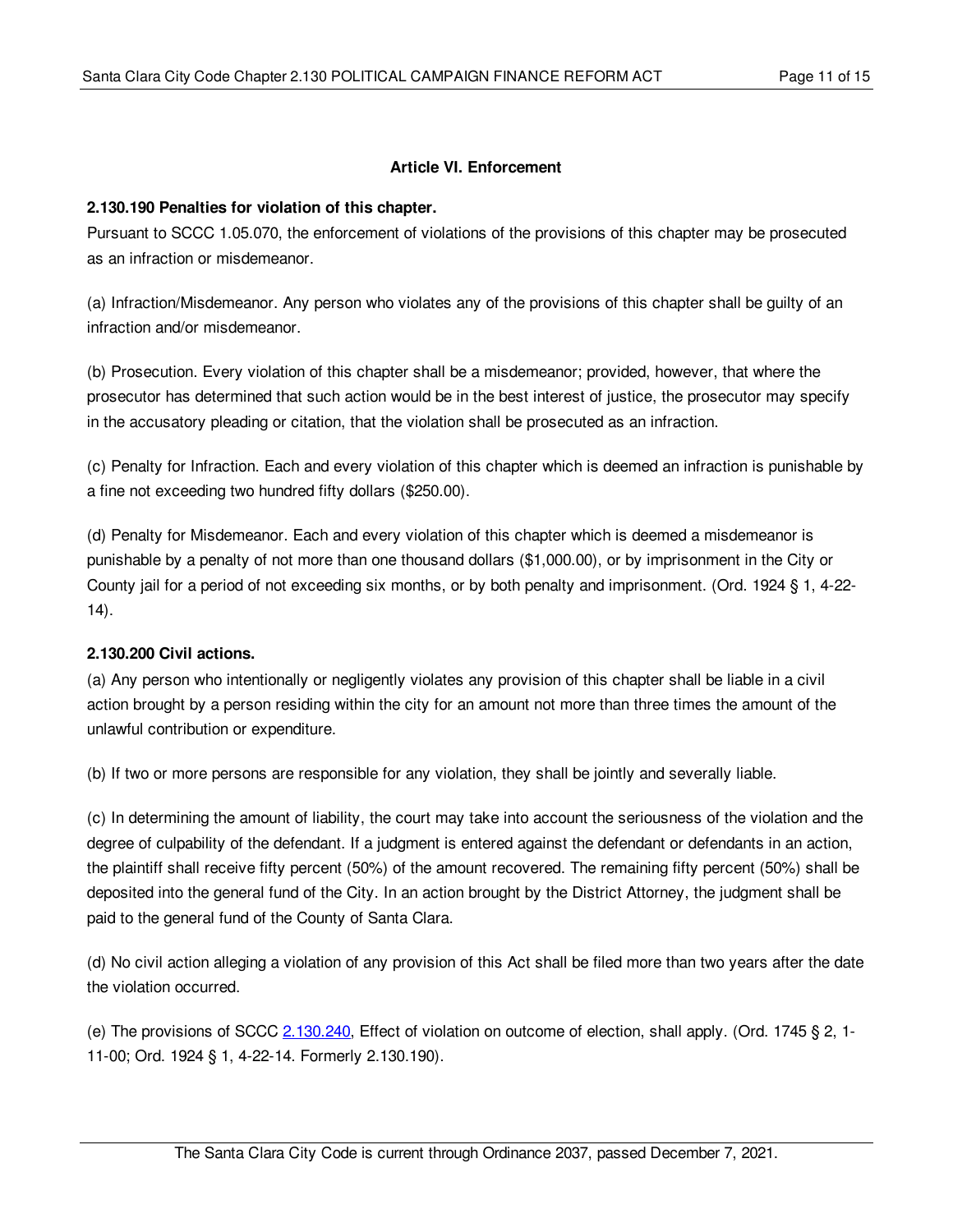# <span id="page-11-0"></span>**2.130.210 Injunctive relief.**

Any person residing in the City may sue for injunctive relief to enjoin violations or to compel compliance with the provisions of this chapter. (Ord. 1745 § 2, 1-11-00; Ord. 1924 § 1, 4-22-14. Formerly 2.130.200).

# <span id="page-11-1"></span>**2.130.220 Cost of litigation.**

The court may award to a plaintiff or defendant who prevails in any action authorized by this chapter, costs of litigation, including reasonable attorneys' fees. (Ord. 1745 § 2, 1-11-00; Ord. 1924 § 1, 4-22-14. Formerly 2.130.210).

# <span id="page-11-2"></span>**2.130.230 Disqualification.**

In addition to any other penalties prescribed by law, if an official receives a contribution in violation of this chapter, the official shall not be permitted to make, participate in making or in any way attempt to use his/her official position to influence a governmental decision in which the contributor has a financial interest. The provisions of Government Code § 87100 et seq., and the pertinent regulations of the Fair Political Practices Commission (Title 2, Division 6, Chapter 7 (entitled "Conflicts of Interest" – Section 18700 et seq.)) shall apply to interpretations of this section. (Ord. 1745 § 2, 1-11-00; Ord. 1924 § 1, 4-22-14. Formerly 2.130.220).

## <span id="page-11-3"></span>**2.130.240 Effect of violation on outcome of election.**

If a candidate is found by a court (or jury) to have violated any provision of this chapter, the court shall make a determination as to whether the violation had a material effect on the outcome of the election. If the court finds the violation did have a material effect on the election, the following shall apply.

(a) If the court determination becomes final before the date of the election, the votes for such candidate shall not be counted and the election shall be determined on the basis of the votes cast for the other candidates in that race;

(b) If the court determination becomes final after the date of the election, and if such candidate was declared to have been elected, then such candidate shall not assume office, the office shall be deemed vacant and shall be filled as otherwise provided in the City Charter and City Code;

(c) If the court determination becomes final after the candidate has assumed office, then the candidate shall be removed from office, the office shall be deemed vacant and shall be filled as otherwise provided in the City Charter and City Code;

(d) The court may determine the candidate shall be ineligible to hold any elective City office for a period of four years after the date of such court determination that a violation occurred;

(e) In a criminal proceeding, a plea of nolo contendere shall form the basis for a court determination of the impact of the violation of this chapter. (Ord. 1745 § 2, 1-11-00; Ord. 1924 § 1, 4-22-14. Formerly 2.130.170).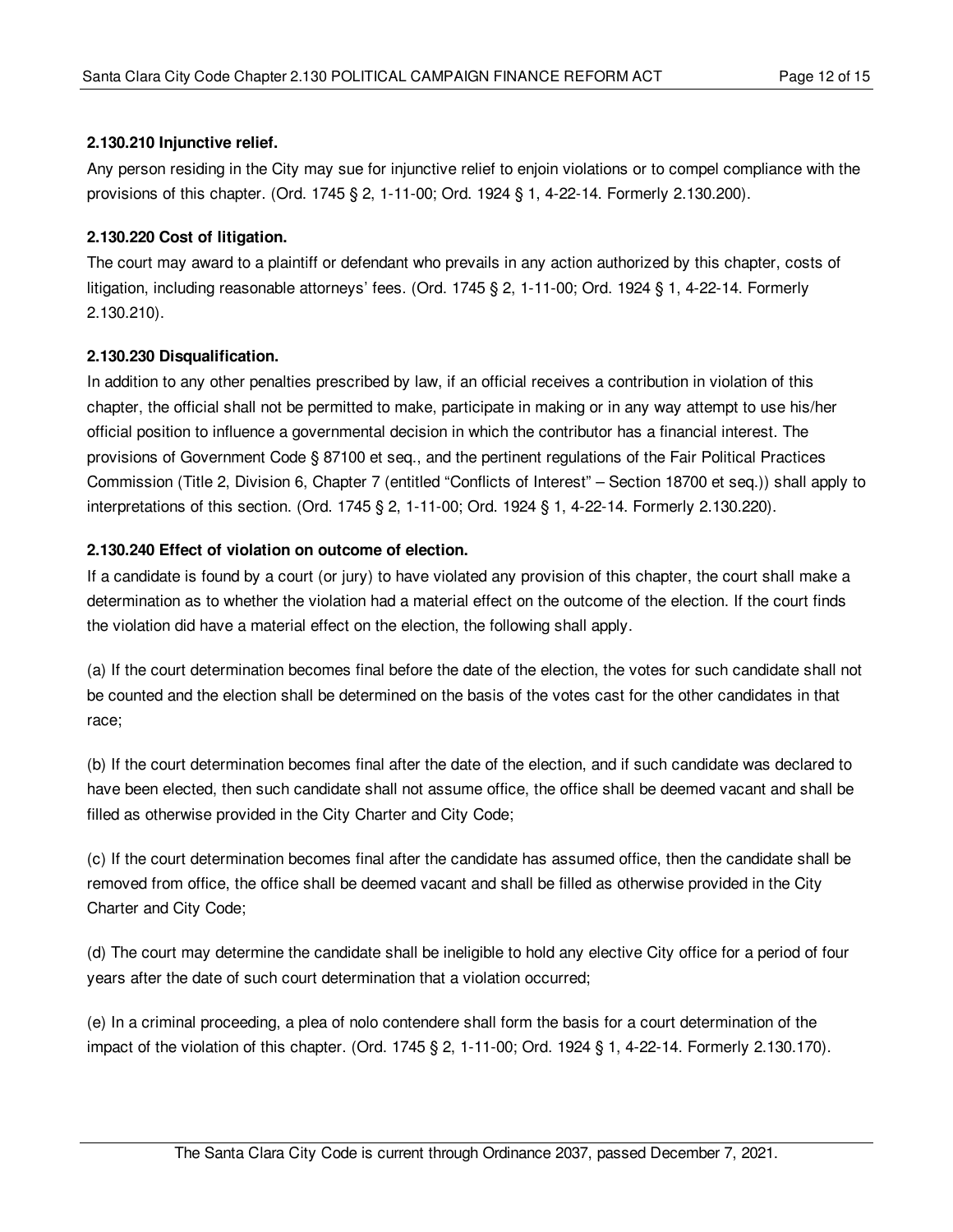## <span id="page-12-0"></span>**2.130.250 Right to cure violation.**

A candidate or candidate controlled committee that accepts a contribution in violation of this chapter shall not be penalized, if the candidate or candidate controlled committee returns the contribution or contributes it to the City general fund or to a charitable organization within seven days of its receipt. (Ord. 1924 § 1, 4-22-14).

## **Article VII. Additional Disclosure Requirements**

### <span id="page-12-1"></span>**2.130.260 Additional pre-election campaign statement.**

The Political Reform Act provides for various campaign statements to be filed on dates determined by the Fair Political Practices Commission. The second pre-election statement has a filing deadline approximately three weeks before the election. In addition to the requirements of the Political Reform Act, seven calendar days before the election, all candidates shall submit to the City a campaign disclosure statement. This statement shall cover the period from the last date of the second pre-election statement to the date eleven (11) days prior to the election. (Ord. 1745 § 2, 1-11-00; Ord. 1835 § 5, 4-15-08; Ord. 1924 § 1, 4-22-14. Formerly 2.130.240).

# <span id="page-12-2"></span>**2.130.270 Disclosure of occupation and employer of contributor.**

No contribution shall be deposited into a campaign checking account unless the name, address, occupation and employer of the contributor is on file in the records of the recipient of the contribution. (Ord. 1745 § 2, 1-11-00; Ord. 1924 § 1, 4-22-14. Formerly 2.130.250).

### <span id="page-12-3"></span>**2.130.280 Submission of campaign disclosure statements.**

All submissions of campaign disclosure statements shall be submitted neatly printed, typed or in an electronic media form. In all cases, the documents/media must be legible (or electronically useable) as determined by the City Clerk. It is the intent of the City to give the voting public access to the campaign disclosure statements through the City use of modern media resources. Documents that are not legible (or electronically useable) prevent widespread public access to this crucial information. (Ord. 1745 § 2, 1-11-00; Ord. 1768 § 3, 5-7-02; Ord. 1924 § 1, 4-22-14. Formerly 2.130.260).

# **Article VIII. Agency Responsibility**

#### <span id="page-12-4"></span>**2.130.290 Duties of the local filing officer.**

The local filing officer shall:

(a) Prescribe the necessary forms for filing the appropriate statements. (Ord. 1745 § 2, 1-11-00; Ord. 1924 § 1, 4-22-14. Formerly 2.130.270).

#### **Article IX. Miscellaneous Provisions**

#### <span id="page-12-5"></span>**2.130.300 Applicability of other laws.**

Nothing in this chapter shall exempt any person from applicable provisions of any other laws of this State or the City. (Ord. 1745 § 2, 1-11-00; Ord. 1924 § 1, 4-22-14. Formerly 2.130.280).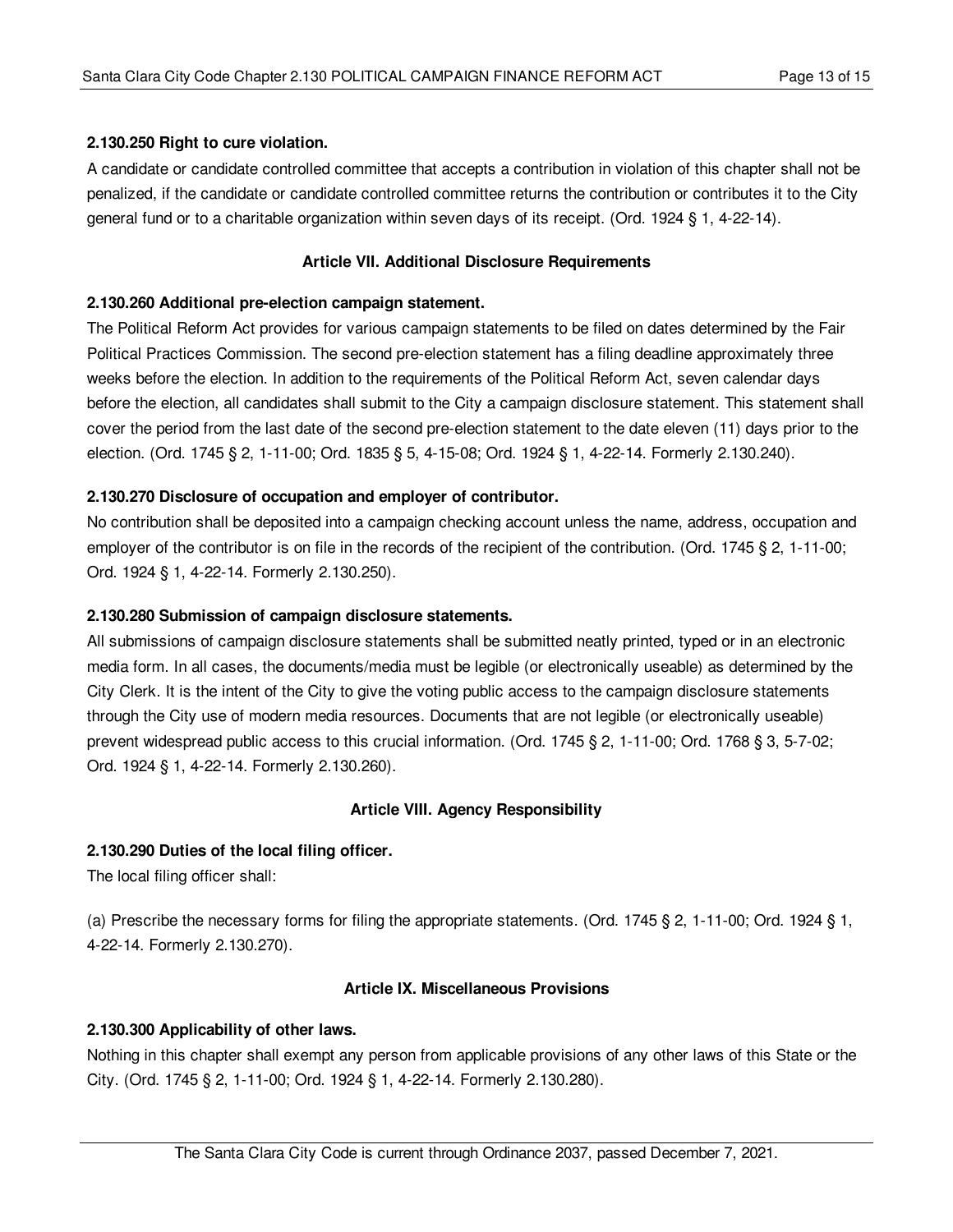## <span id="page-13-0"></span>**2.130.310 Severability.**

If any part or provision of this chapter, or the application thereof to any person or circumstance, is held invalid, the remainder of the chapter, including the application of such part or provision to other persons or circumstances, shall not be affected thereby and shall continue in full force and effect. To this end, the provisions of this chapter are severable. (Ord. 1924 § 1, 4-22-14).

## **Article X. Dark Money**

## <span id="page-13-1"></span>**2.130.320 Purpose.**

The purpose of this article is to provide the maximum transparency to the voters of the City of Santa Clara about who is spending money on local campaigns and to create specific disclosure requirements for contributions to organizations that have historically refused to disclose contributions ("dark money"). (Ord. 1979 § 1, 5-15-18).

## <span id="page-13-2"></span>**2.130.330 Interpretation and regulation.**

(a) This article is intended to be interpreted consistently and as an enhancement to the provisions of the California Government Code and the regulations of the California Fair Political Practices Act.

(b) The City Manager, or designee, is hereby authorized to adopt such regulations and forms as to facilitate the interpretation of this article and to provide such forms necessary for the filing of the required disclosures. (Ord. 1979 § 1, 5-15-18).

# <span id="page-13-3"></span>**2.130.340 Mandatory disclosure.**

All contributions of one hundred dollars (\$100.00) or more to any organization, including but not limited to multipurpose organizations as such organizations are defined in Government Code Section 84222, that makes expenditures that affect or are intended to affect a local Santa Clara election to City office or for or against a local Santa Clara ballot measure shall be reported in the same manner as campaign contributions are required to be reported under SCCC [2.130.280](#page-12-3). (Ord. 1979 § 1, 5-15-18).

#### <span id="page-13-4"></span>**2.130.350 Presumptions.**

It shall be presumed that if any multipurpose organization makes a contribution of one hundred dollars (\$100.00) or more to an entity that qualifies as a recipient committee under Government Code Section 84211, the source of the contributions to the multipurpose organization shall be subject to the mandatory disclosure requirements of this article. (Ord. 1979 § 1, 5-15-18).

#### <span id="page-13-5"></span>**2.130.360 Enforcement.**

(a) The provisions of this article shall be enforceable as set forth in Article VI of this chapter.

(b) The provisions of this article are hereby incorporated into all contracts of the City, the Santa Clara Stadium Authority, the Santa Clara Housing Authority, and the Sports and Open Space Authority as provisions of law to which all parties to such contract are subject. The violation of this article shall be considered a material breach